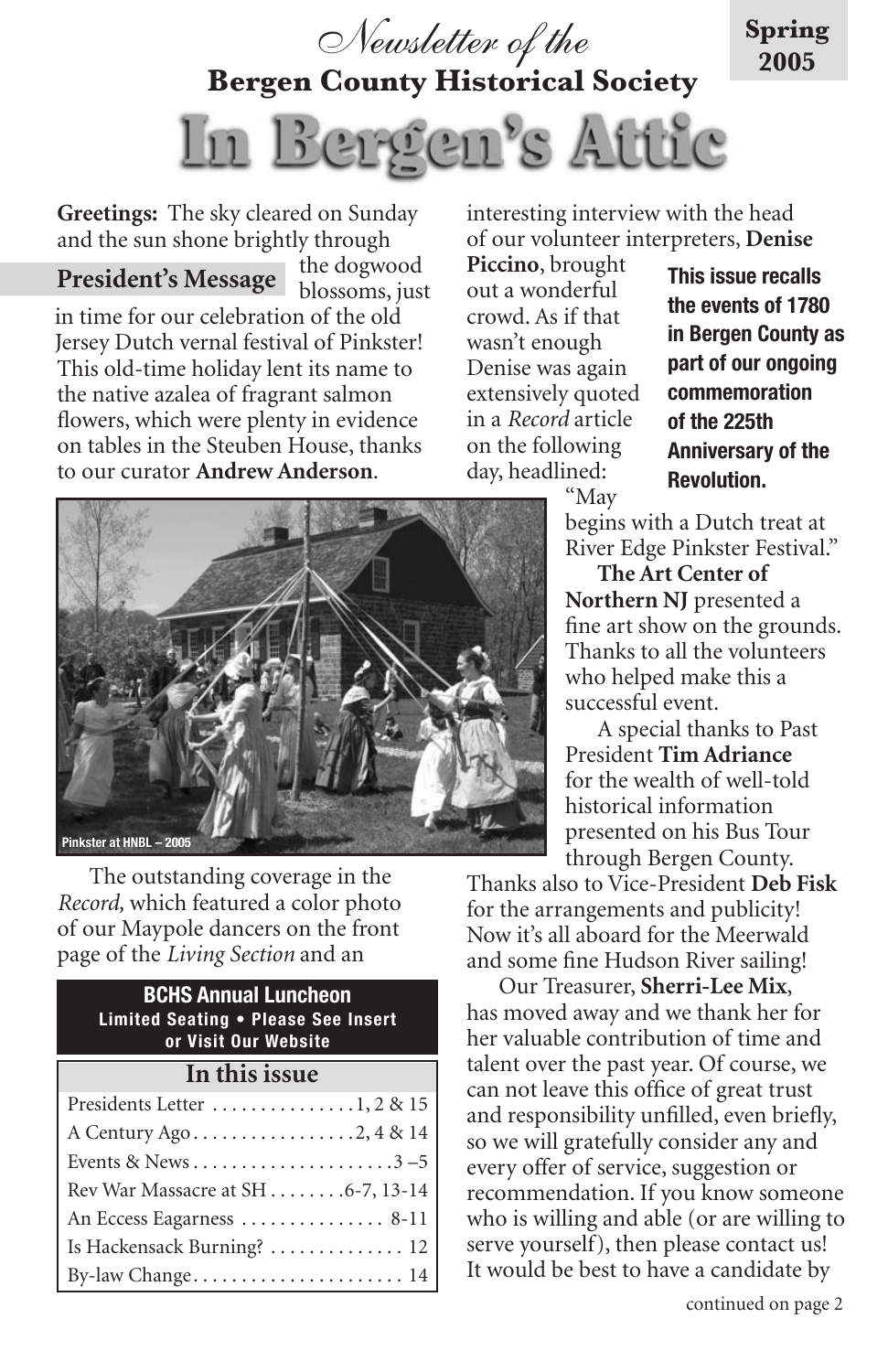the time of our Annual Luncheon, for the approval of the membership.

With one more fascinating lecture to go, on May 19th, I want to thank Past-President **John Heffernan** for the ongoing excellence of our Lecture Series. We also thank those who contribute refreshments. Our last lecture of the season will feature **Glenn Corbett**, Captain of the Waldick Fire Department and Assistant Professor of Fire Science at John Jay College of Criminal Justice in New York City. He will speak on the *Great Paterson Fire of 1902*.

We are presently planning our September lecture, to be held in the Steuben House to coincide with the 225th Anniversary of General Washington's Headquarters there during the Steenrapie Encampment. Past-President **Todd Braisted** is working up some of his outstanding research relevant to that event and we also will hear from our new curator, **Andrew Anderson**, who is working on Washington's correspondence from that period of time. We hope to coordinate the event with the County of Bergen's dedication of a historic marker at the Washington Spring in Van Saun and a restoration of the Soldiers Hill marker, which was lost some years ago from its post on Kinderkamack Road. We will keep you updated!

Thanks also to **Denise and Elizabeth Piccino** and her corps of interpreters, who keep New Bridge Landing alive! And to **Nancy Morrison** and our Library Committee for their tremendous efforts in keeping that valuable resource available to resesearchers! I also want to thank **Gail Morse** for her service as Membership Chairwoman. Fortunately, Trustee **Jack Goudsward** has agreed to take over the upkeep of our Membership Rolls. As we all know, **Marie and Bill Ruggerio**

are the pleasant faces and hard workers behind our gift shop counter! Indeed, thanks to everyone who gives of their time and energy to keep the good work of this organization moving forward.

We have our fingers crossed that summer will bring word of further developments to Historic



New BridgeLanding, so stay tuned. We are presently very grateful to **Assemblywoman Loretta Weinberg** for securing a \$75,000 Cultural Grant that will allow us to remove the former

kitchen, make improvements to the bathroom, and to repair and restore some of the original interior fabric of the Steuben House, especially

**As you might expect nowadays, people often come into contact with our Society through the website. To date, our web page has received 62,000 hits!**

in the rear rooms. We are working towards the day when this part of the house, previously occupied by the continued on page 15

# **A CENTURY AGO** *by Kevin Wright*

The Hackensack River brickyards slowly returned to life in late April 1905 and were soon ready to ship the first brick of the season's burning to market. Prices were still very good, though falling gradually.

Bergen County residents, especially those interested in real estate, applauded the progress of the tunnel system, which extended the railroads then terminating in Jersey City under the Hudson River and into New York City. William G. McAdoo, president of the New York & New Jersey Railroad Company and the Manhattan Railroad Company, succeeded in connecting the business centers of Manhattan by subways under the streets and by tunnels under the Hudson River to New Jersey. The first tunnel under the river, extending from the Delaware, Lackawanna & Western Railroad yards in Jersey City to the foot of Morton Street, New York, was completed on March 11, 1905, at which time a parallel tube had been built for a distance of 4,400 feet, leaving only 1,300 feet to be completed. The approach on the New York side was completed to a point near the intersection of Greenwich and Christopher Streets. From that point the line would cross under Christopher Street to Sixth Avenue and thence under Ninth Street to a connection with the subway at Astor Place. It would also be extended under Sixth Avenue from Eighth Street to Thirty-third Street, with stations at intermediate points. On the New Jersey side, the line was to be extended from the Delaware, Lackawanna & Western Railroad station in Hoboken into the Erie Railroad station at the foot of Pavonia Avenue. Work also began on two tunnels to be built by the Hudson & Manhattan Railroad Company, connecting the Pennsylvania Railroad station in Jersey City with a large terminal to be built on the west side of Church Street, between

**Elizabeth Piccino**<br>Elizabeth Piccino

Elizabeth received the **2004 Volunteer of the Year Award for Bergen County from the State of New Jersey for Outstanding Volunteer Efforts** for the Bergen County Historical Society on April 16th, 2005 at Maguire Airforce Base. It was presented by Jose Fernandez, Director of NJ Parks and Forestry.



Cortlandt and Fulton Streets, in New York. The shaft for these tunnels was being sunk on the Jersey side.

William Blair, of Kinderkamack Road in River Edge, one of Bergen County's oldest and best-known citizens, died May 8, 1905, aged 92 years. He was born July 4, 1812, at 47 Robinson Street (later known as Park Place), New York, while his father was an officer in the United States Artillery, stationed at Harlem Heights. William Blair served his time continued on page 4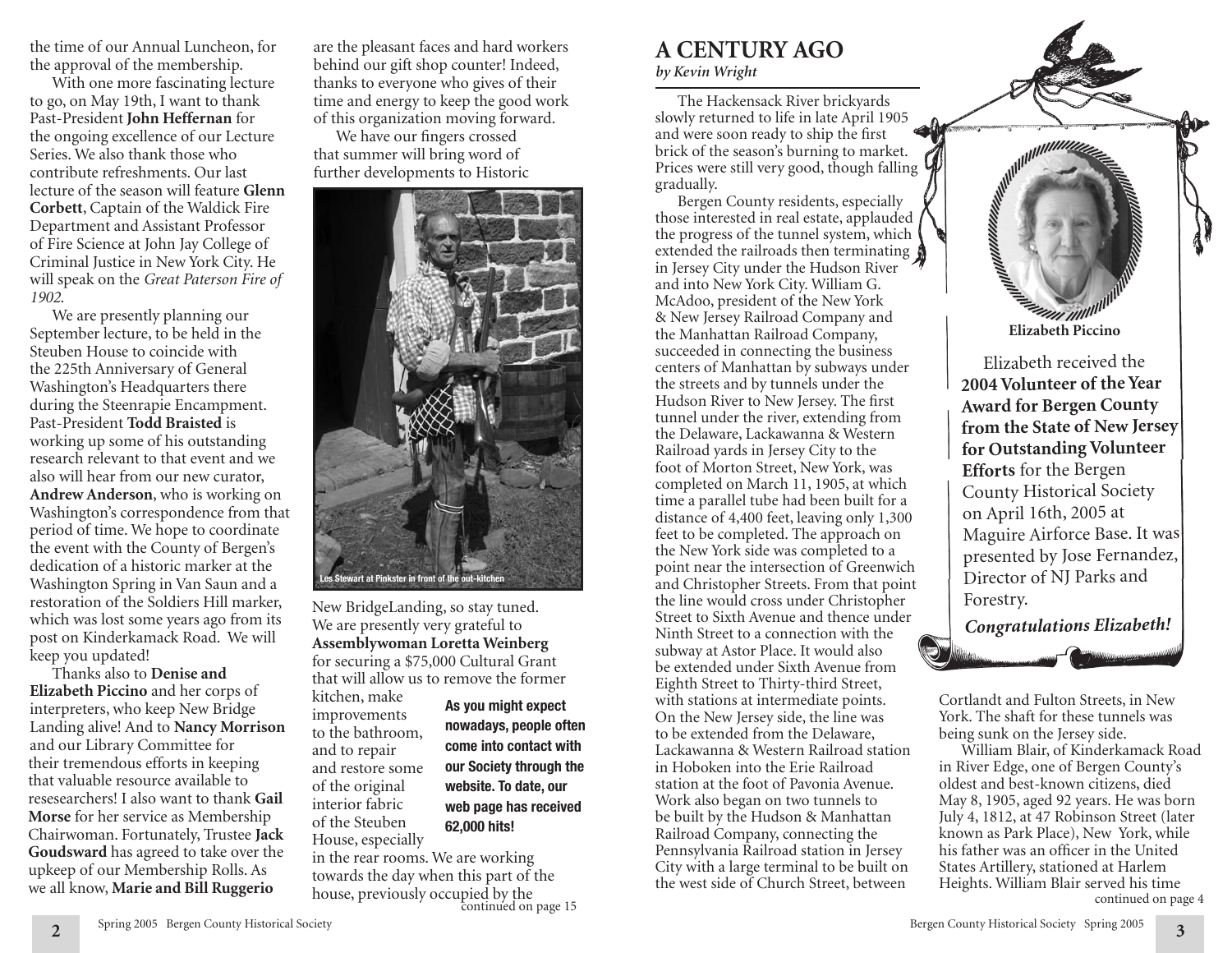continued from page 3

with the New York National Guard under Colonel Stevens. He was a sail maker by trade. He was very regular in his habits and ridiculed an afternoon nap, going to bed at sunset after arising at dawn. He was survived by two daughters and one son, James Blair, who conducted the sail making business in New York.

On May 8, 1905, the Riverside Board of Education conducted a public hearing in response to a petition signed by citizens of Cherry Hill, which raised charges against Miss Carolyn Welanitz, the school marm of the Cherry Hill School. Mr. Clark, Mrs. Burgess, Mr. and Mrs. Plaget and William Ehret gave testimony to support their charges of careless supervision of lesson papers. In her response, Miss Welanitz acknowledged that a thirteen-yearold scholar examined and graded the lesson papers. She also acknowledged that she thought that no one teacher could handle thirty pupils apportioned among eight grades and do justice to them all. In William Ehret's case, he withdrew his four children from the Cherry Hill School for lack of progress and sent them to River Edge, where they advanced in their studies. The defense against Ehret's charge was that the Ehret children did not attend school regularly, the citation being thirty times absent out of forty school days. When asked why she hadn't informed their parents, the school marm responded that she wasn't the truant officer and that "the children told me they were working." The Board concluded that the charges had not been sustained. The Board of Education re-engaged Miss Carolyn Welanitz as principal of the Cherry Hill School in May 1905.

As of June 1, 1905, every automobile had to display a State license number, in front and back, in figures four inches high and half an inch wide. Licenses were obtained by application to the Secretary of State with a registration fee of one dollar. Vehicles were allowed to maintain a rate of speed of a mile in three minutes.

**BCHS High School Senior Scholarship** *We have 2 high school seniors we are honoring this year for years of dedication as volunteer interpetors with the presentation of a \$100 scholarship award to each. Our Congratulations and Best Wishes for a Bright Future to* **Meghan Azzaro** *and* **Sarah Oldfield.**

Van Orden, Hopper & Mueller, of Dumont, advertised as manufacturers of "Concrete Blocks" in *The Bergen Democrat* on June 2, 1905.

George Held, of River Edge, became the proud owner of a new phonograph in July 1905, which supposedly could be heard at a distance of two miles when weather conditions were favorable. An automobile invented by Walter Christie, who was born in the Campbell-Christie Homestead in New Milford, equaled the world's record for gasoline cars on a circular track at Morris Park in July 1905, doing a mile in 51.15 seconds. He also went a mile, timed by the same timers, in 49 seconds, driving his car only in the stretches and coasting around the turns. Walter Christie held the American record for an American car traveling on the straight-away and planned to go against the world's straight-away record very soon.

According to the 1905 State Census, the population of Bergen County reached 100,085, having risen by 30 percent from 78,441 in 1900. In September 1905, farmers reported a profitable harvest. September also brought an increase of 10¢ per ton in the price of coal. Harry L. Benedict, who took over the general store on the east side of the New Bridge, formerly occupied by the late Abram H. Leggett,

# **When Was the Last Time You Visited the Steuben House?**

Steuben House curator **Andrew Anderson** extends an open invitation to all Bergen County Historical Society members to stop by for a tour of the building and to revisit the museum collections of the Bergen County Historical Society.

The Steuben House, constructed by Jan Zabriskie in 1752 and named in honor of

**Curator's Corner**

Major General Baron von Steuben, Inspector General of the Continental Army, is furnished with artifacts from the

collection of the Bergen County Historical Society. These artifacts represent items made and used in Bergen County during the 18th and 19th centuries. Three rooms are open to the public and arranged as a collection-based historic house museum. The Steuben House is located along the Hackensack River in New Bridge Landing Park, on the east end of Main Street in River Edge.

The Steuben House is a State Historic Site owned and staffed by the DEP Division of Parks and Forestry. Located in New Bridge Landing Park adjacent to the Cambell-Christie House, it displays the museum collection of the Bergen County Historical Society. As the Resource Interpretive Specialist assigned to the Steuben House, Andrew Anderson maintains the Steuben House and interprets the building and artifacts to visitors, schools groups and organizations.

Although the Steuben House is owned and operated by the State, its life-blood is the membership of the Bergen County Historical Society. Volunteers are always needed to assist with interpretation during events like Pinkster, the upcoming 225th Anniversary of Washington's Headquarters at New Bridge Landing, the Colonial Christmas Concerts and Tavern Nights, and Washington's Birthday Celebration.

The Steuben House is open Wednesday through Saturday from 10:00 a.m. to noon and 1:00 p.m. to 5:00 p.m., and Sunday afternoons from 2:00 to 5:00. It is advisable to call ahead at 201-487-1739 to confirm the museum is open or to schedule a group tour, as the building is occasionally closed for State holidays, meetings and training.

Submitted by **Andrew Anderson**, Steuben House Curator.

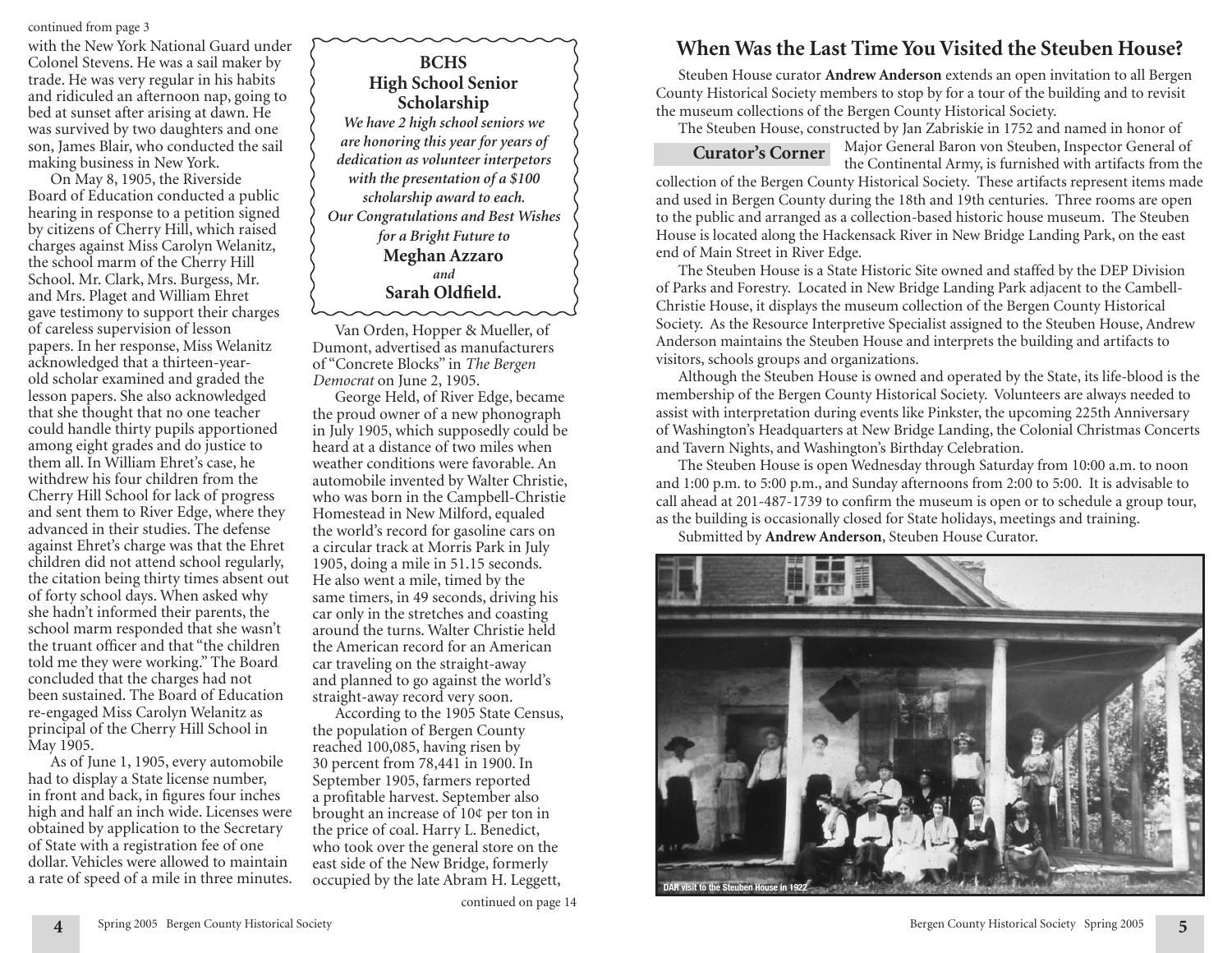# **A Revolutionary War Massacre at the Steuben House**

# by Kevin Wright

At the beginning of the Revolutionary War not every American was eager to break free from the British Empire or to overthrow a monarchical government with which they were long familiar. Many feared the confusion and lawlessness they thought would follow an attempt at colonial self-government. With the start of a shooting war, the two most prominent citizens of New Bridge in Bergen County decided to remain loyal to the British Crown and to help in putting down what they regarded as dangerous treason.

Doctor Abraham Van Buskirk resided in a house that stood in what is now Brett Park, Teaneck, on the opposite side of Old New Bridge Road from where the New Bridge Inn now stands. In 1775, with the consent of British agents, he apparently was chosen to represent Bergen County in the Provincial Congress of New Jersey, but soon resigned. After the British army climbed the Palisades on November 20, 1776, and marched on Fort Lee, Abraham Van Buskirk came out of hiding and accepted the rank of Lieutenant Colonel in the New Jersey Volunteers, a Loyalist regiment. Across the river, in a twelve-room stone mansion on the west bank, lived Jan Zabriskie, a wealthy miller and merchant. He too opposed American independence and assisted the British army.

On December 14, 1776, General Heath led 600 American soldiers from Tappan to occupy the village of Hackensack. He captured fifty Tories and several boats loaded with household furnishings and supplies. The troops found fifty barrels of flour, several

casks of rum and other supplies at Colonel Van Buskirk's house at New Bridge. During the raid, John Zabriskie walked over from his residence and began writing down the names of the American officers on a piece of paper. He sent the information that evening to British headquarters in New York City, but his servant was recognized by a young student who had attended school in the Academy at New Bridge, located at the intersection of River Road and Riverview Avenue on the knoll overlooking Abraham Van Buskirk's house. On orders of the New Jersey Committee of Safety, Jan Zabriskie was arrested in July 1777 and accused of aiding the enemy. He fled to the protection of the British army in Manhattan and the State of New Jersey confiscated his house and lands in January 1780. Throughout the war, the Zabriskie mansion at New Bridge was used as a fort to defend the bridge, as a military headquarters, as an intelligence gathering post and a militia outpost to protect the neighborhood and to sound the alarm at the enemy's approach. The armies of both sides camped at New Bridge several times during the war and several skirmishes were fought in and around the dwelling.

Perhaps one of the most interesting and little known skirmishes of the Revolutionary War happened in the Zabriskie-Steuben House at New Bridge in May 1780. The correspondent who originally reported the event, mistakenly believed that Loyalist troops were involved in an incident of "friendly fire." An account of this incident was published in the *New-Jersey Journal* on June 14, 1780 (and is fully quoted in

Todd Braisted's article, page 8).

Important details of this fight were also supplied by those who had resided in the neighborhood and who passed their memories down through several generations. In 1868, when 88 years old, Reverend James D. Demarest related accounts of his father's Revolutionary experiences at New Bridge to his daughter, Mary Frances Bogert Secor. His narrative included a family account of the circumstances surrounding the dreadful massacre at the Steuben House in May 1780.

James D. Demarest was born March 9, 1780. His father, David Peterse Demarest, resided on the east side of the Hackensack River at New Bridge. Born in 1738, David was thirty-eight years old when the Declaration of Independence was signed. He married Hester Brower in 1760. In 1780, he served in Captain John Outwater's company of Bergen Militia. James' oldest brother, Petrus, born in June 1765, enlisted in the patriotic cause when only fourteen years old. Their story provides us with a local perspective on the war as a conflict that divided families as well as neighbors.

"The following incidents were related to me by my grandfather, the Rev. James D. Demarest, on the ninth of March, 1868, that being his eightyeighth birthday, and are given as nearly as possible in his own words, which were entered in my note-book as he proceeded:

The house now occupied by James Ely, at the crossroads at New Bridge, in Bergen County, New Jersey, was formerly the homestead of Peter des Marest, who was the father of eighteen children, David. P., my father, being one of that number.1

When, in 1778, the British held possession of that portion of New Jersey,

bordering on the Hudson, and the redcoats made their first appearance at New Bridge, my father was lying ill with a fever, and unable to flee or protect his family, which at that time comprised my mother and five children. Warned in time of their approach, Peter the eldest son, then thirteen, was dispatched with the horses and a wagon load of such household effects as could be most readily and hastily collected and loaded, without order or care, and was told to drive with all possible speed, in an opposite and safe direction, and not spare the horses. In his flight, the goods were falling off, but there was no time to be lost in their recovery, and Peter plied the whip while his tears fell thick and fast.

Meanwhile, two neighbors, David Demarest, better known as Fytje's Daff (Sophia's Dave)2, and John Van Buskirk, familiarly known as 'Jockey John,' notorious Tories, both of them! — had gone to meet the enemy, carrying with them, as a present, several loaves of bread, which they presented with demonstrations and expressions of welcome, and in return for this favor, sought protection for their homes and property. They also sought to dissuade the invaders from their purpose of sacking those of their neighbors who were loyalists, but were active in pointing out the homes of those whom they designated as rebels, my father being described as 'one of the worst of them.' So grovelling was their demeanor, that instead of having the effect intended, it reacted unfavorably and they were threatened with the bayonet. This so intimidated them, that instead of returning by the highway, they skulked off, and making a wide detour, gained their homes.

When the British reached my father's continued on page 13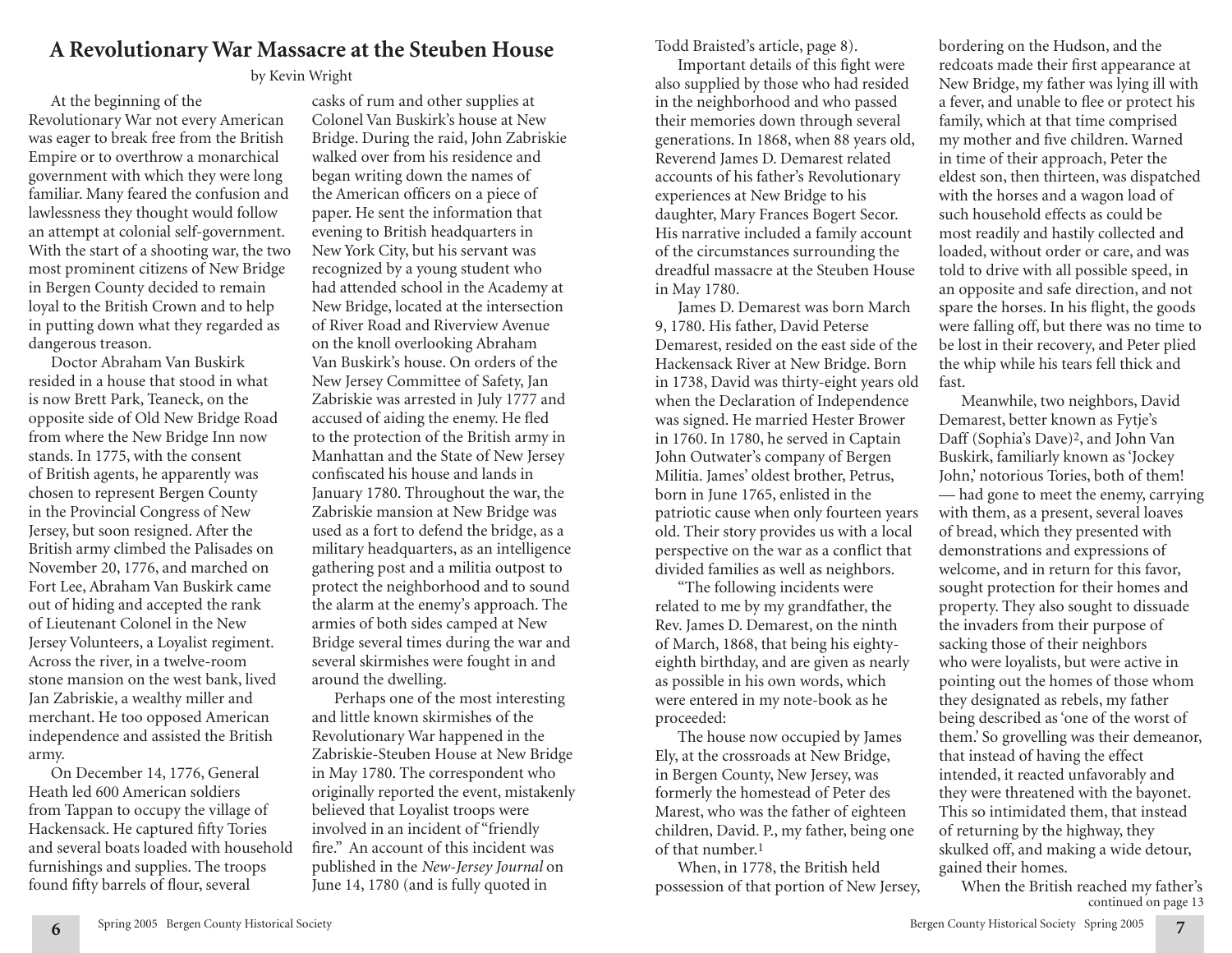# **An Excess Eagerness** *What Really Happened at New Bridge on May 30th, 1780?*

### **Todd W. Braisted**

6 January 2005 The year 2005 is the 225th Anniversary of many actions in Bergen County, a number of which involved the area of New Bridge Landing and even the Steuben House itself. After the British and Hessian raid on Hackensack and Paramus on March 23rd, 1780, a very hot skirmish took place between the rear guard of the Crown forces and the pursuing militia and Continentals, ending only when some British officers tossed the planks off the bridge, putting a halt to their pursuers. The April 16th, 1780 raid on Hopperstown saw Lt. Col. Abraham Van Buskirk of the Loyalist New Jersey Volunteers take three militia prisoners at the bridge after they fired a shot at the oncoming British, while Hessians likewise captured a Continental officer there.

But on May 30th, 1780, an anonymous Bergen County resident wrote of an incident at "the house of J. Zabriskie" resulting in "the ground round the house being in a measure covered with blood, and in some places the clotted gore remained in heaps." The perpetrators of this action were reputed to be 300 men under the command of Lt. Col. Abraham Van Buskirk, the noted Loyalist leader who had lived across the river in Teaneck before the war. The only problem with the account was, no members of Van Buskirk's unit, the Bergen County raised 4th Battalion, New Jersey Volunteers, were listed on the rolls as being killed or wounded that day. And there were not at that time

300 men present and fit for duty in the battalion. So what happened at the house of John Zabriskie and to whom?

The story stems from an article in one of the two New Jersey newspapers of the day, *The New Jersey Gazette*, published in Trenton by Isaac Collins. Carried in the June 14th, 1780 edition, it read infull:

Extract of a letter from New-Barbadoes, Bergen county, dated May 30, 1780.

 "This morning a detachment of about 300 of the enemy, under the command of Col. Boskirk, made a descent into this county. Their object was professedly to murder and carry off the militia. They divided themselves into two parties, each going upon a scout. They met at the house of J. Zabriskie at about one o'clock, A.M. and mistaking each other for the rebel guard, (as they call it) fell upon each other in a most furious manner, and by the discharge of their muskets and use of the bayonet, they appear to have made a dreadful slaughter; the ground round the house being in a measure covered with blood, and in some places the clotted gore remained in heaps when I arrived at the spot, which was at five o'clock. After this, they finding their mistake, retreated over and took up the bridge to prevent our men pursuing them. 'Tis said they had seven or eight killed on the spot, besides wounded. – All were carried off.'"

The article raises more questions than it answers. Who was the author? Was he a witness to the event? If not,

how did he get his information and, most importantly, was it accurate?

To study the event from the Rebel side of events is nearly impossible, as the above newspaper article is the only reference known to exist. An examination of over sixty pension applications from Bergen County militiamen fails to uncover any mention of the incident. No mention of the excursion was reported to George Washington, as an examination of his papers reveals. The Governor of New Jersey, William Livingston, was likewise unapprised of the situation.

From the British perspective, there is a similar lack of written accounts. The muster rolls for the 4th Battalion, New Jersey Volunteers show no men killed or wounded on that date. If Van Buskirk's unit had been involved in something that had resulted in casualties, it would have been recorded on these rolls, particularly if it had resulted in death. Muster rolls were used for the purpose of paying soldiers for the exact number of days they served, therefore if someone died the rolls would note the day so that his pay ceased starting the following day. It is reasonable to conclude therefore that the anonymous account is at least incorrect in identifying Van Buskirk, and presumably his men, as the participants.

There were three Loyalist newspapers being published at that time in New York City: the famous *Royal Gazette* by James Rivington; the just as popular *New-York Gazette* and the *Weekly Mercury* by Hugh Gaine; and the lesser known *Royal American Gazette* put out by Alexander and James Robertson. None of these

papers recorded any excursion by British troops on that day, instead reporting a raid on Newark for May 27th by 150 men of the 57th Regiment of Foot under the command of Major Charles Brownlow. This incident was also reported in the New Jersey papers.

The answer may have finally been found, within a letter between two officers of the British Adjutant General's Department: Captain George Beckwith and Captain John André. Captain André had been away from the New York City area for the previous five months, off with the British Army on their successful capture of Charleston, South Carolina. As the Deputy Adjutant General of the British Army in America, André was the right hand man of the Commander in Chief, Lieutenant General Sir Henry Clinton. One of the functions of the job was to keep his boss informed on the dayto-day goings on of both the army and the war in general. To that end, he needed reports of his subordinates in the field and on the lines. This was even more important when the commander in chief was absent from the main seat of the war, the New York City area. During Clinton and André's absence, numerous reports had been sent to them from New York, relating the different excursions made by detachments of the army, including the raids on Hackensack, Paramus and Hopperstown. Captain Beckwith was one of those people who supplied the information.

Sir Henry, André and a large number of the British forces arrived back at New York on the 18th of June. Beckwith would send one last report, continued on page 10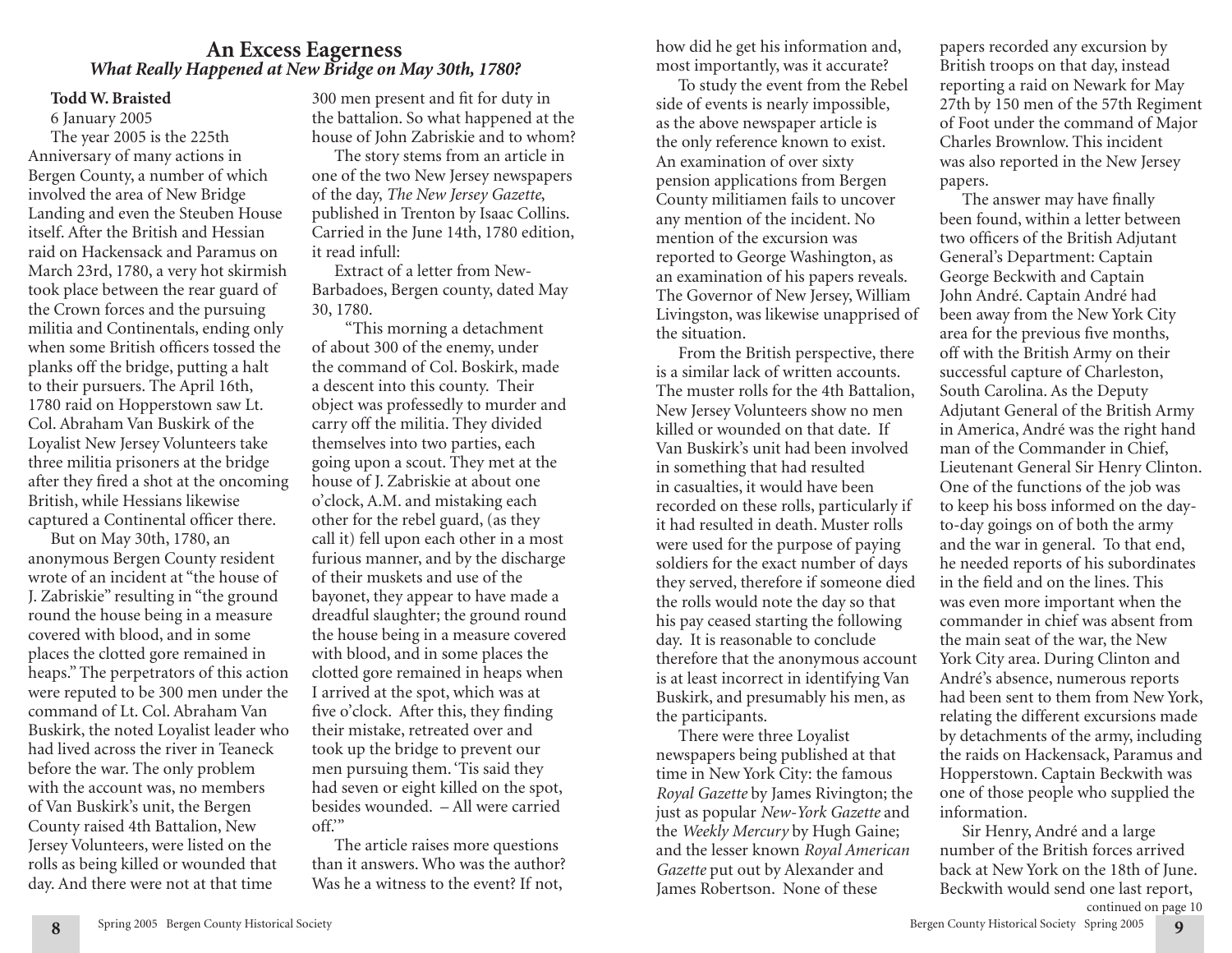#### continued from page 9

two days later, to bring him up to date on recent actions and events. This was the key document in the search.

Beckwith related four excursions of British troops, two of which involved Bergen County. The first was sent from Staten Island, and was rather benign: "for Forage under the Command of Major Erskine of the 22nd Regt, to Sycocus [Secaucus] Island, which Service was performed without opposition." Forage was of course necessary for the horses of the army, and was the principal reason for the Cornwallis' excursion into Bergen County in 1778. The second expedition was into Westchester County, a detachment of the Brigade of Foot Guards under Lt. Col. Howard, which did not complete its intended (and unstated) mission by their intended target moving their position. The third incident was the raid on Newark by Major Brownlow and the 57th Regiment. The fourth incident related is almost certainly the mysterious incident at New Bridge:

"... a fourth [excursion,] under the command of Lt. Col. Norton of the Guards, which was meant for Paramus, a Detachment crossing the North River the night preceeding the movement, and forming in Ambuscade in the English Neighbourhood, near the New Bridge where they remained concealed the following day; there is every reason to think the matter would have succeeded, but in taking possession of the New Bridge, where the Militia were supposed to have a small Guard; the Party from an excess eagerness entered the house at that place, in different Directions and mistaking each other for the militia, they fired

**10**

some shots & gave a general Alarm, which enduced Colonel Norton, to give up the Incursion."

The above provides a number of details that bear closer examination, both confirming and contradicting the anonymous letter. The militia guard at New Bridge it would appear was not the intended target of the attack. This guard had been kept there off and on throughout much of the war, particularly from 1779- 1782. The widow of James Kent many years afterwards recalled: "That she lived during the time said Company laid there between the Village of Hackensack and New Bridge, where said [Captain John Outwater's] Companys picquet guard was kept, on the main road and that she distinctly recollects seeing the said picquets pass and repass every knight [sic] and morning during the whole time it laid there." This guard provided sentries for the bridge, one of which was James Kent of Hackensack, as his friend William Lozier later stated: "That he being aquainted with the said James Kent, could cross the Bridge in the knight [sic] by Giving the said James Kent something to drink, which he recollects of having often done." This guard apparently had withdrawn to Hackensack, probably by chance, as none of them recorded pursuing the British or having escaped a close encounter with a bayonet.

Paramus was a place where Continental troops had garrisoned since December of 1779, as many as 250 at a time sent from the main army at Morristown. These were the troops who had been attacked in March and April, and were most likely the intended target again. Their

purpose was primarily to cover the approaches to Morristown, protect the countryside, interdict illegal trade with the British at New York, and intercept deserters from Morristown. The post, and others like it, were generally too weak to accomplish these tasks, and were used by the troops as an easy means to desert to New York City.

Abraham Van Buskirk was often credited by his opponents as being at the head of every British incursion into the county, whether he was there or not. A number of pension applications written later by Bergen County militiamen recorded Van Buskirk as leading the British at the burning of the court house on March 23rd, when neither he nor any member of his battalion was present. He was at the battle at Hopperstown, but not in command, as was also reported. The troops under Lt. Col. Chapel Norton were from his own Brigade of Foot Guards, stationed at Kingsbridge, hence an easy passage across to Fort Lee. Any involvement of Van Buskirk's battalion would have involved ferrying by boat from Staten Island up the Hudson River or across to Bergen Point and marching up the neck, or by boat up the Hackensack. For the raid on Hopperstown, they had crossed over to Bergen Point and marched. Interestingly, the uniforms of the Foot Guards and the New Jersey Volunteers were at this time very similar. Both wore red coats with blue lapels, cuffs and collars, and plain white lace. The minor differences of buttons, officer's lace and lace pattern would probably have been indistinguishable to the casual observer, especially at a distance and/ or at night.

Unfortunately, because of the unique nature of the Foot Guards serving in America by detachment, their muster rolls were kept by their parent regiments in London; consequently, casualties are impossible to ascertain and verify today. It is unlikely the casualties were quite as severe as related, similar incidents by both sides almost always being overstated, particularly at night. The British, for instance, reportedly killed fifty of Baylor's Dragoons in their night attack in 1778 when perhaps only a third or less of that number were slain outright. The occurrence of "friendly fire" was known to both sides during the war. Just a few months previous to this incident, two detachments of British and Loyalist troops advancing from Savannah into South Carolina had an almost identical encounter to what happened above, killing and wounding several. During the Battle of Germantown, Pennsylvania in 1777, two American brigades took to firing upon one another in the smoke and fog of battle, throwing both into utter confusion and causing casualties.

We may never know all the details of exactly what happened that night, or who the mysterious author of the published letter was, but perhaps that too may one day change.

The letter from Beckwith to André may be found in the University of Michigan, William L. Clements Library, Sir Henry Clinton Papers, Volume 105, item 25. The quotes from James Kent's pension application are in United States National Archives, Collection M-804, Pension and Bounty Land Application Files, No. W20313, James Kent, New Jersey.  $\hat{m}$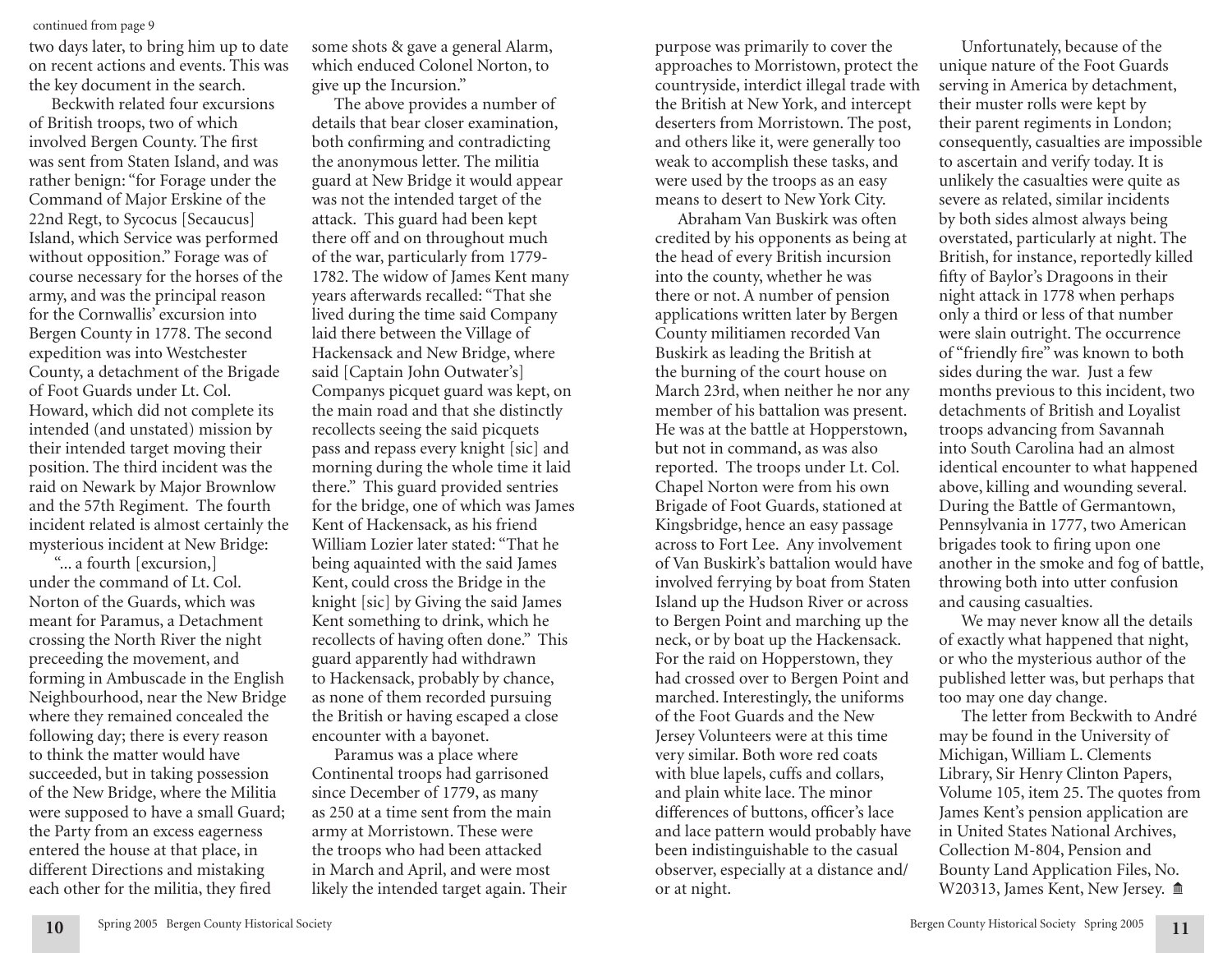# **Is Hackensack Burning?** *Remembering the Hackensack Raid on its 225th Anniversary*  by Dr. Richard Lenk

In March 1780, the Courthouse at Hackensack was destroyed by Loyalist forces. What is the background of this event? In 1730 a new and larger Courthouse was built on the Green. By the start of the Revolutionary War, the County Clerk, Daniel Isaac Browne, removed all documents from the Courthouse to New York City. Since the documents were not returned to Hackensack until 1783, the court building remained vacant for most of the war. Government activities were moved to Pond's Church (Oakland). Because New York was under English occupation, the patriot government arrested smugglers and the volume of arrests soon exceeded the size of the Pond's Church jail. So, Sheriff Adam Boyd decided to use the Hackensack Courthouse as the main jail for the County, even though the British were just across the Hackensack River. In 1779 Adam Boyd needed troops to guard the building and he requested help from the local militia. The officers of the militia refused to guard the place. Boyd then requested troops from Erskine's Ringwood Ironworks, but General Erskine said his men were exempted from service. When Boyd asked for money for the guards, Erskine told A. Gordon, his second in command, to treat Boyd as a robber if he came again to ask for aid. Boyd was angry and got an indictment of Erskine, which the Court quashed.

Having lost face in this battle, Boyd went and arrested Nicausie Kip, the militia leader who has refused him assistance. Boyd picked the jury and the foreman of the jury was also the star witness for Boyd. Kip lost his property for twenty years! So it was in March 1780, after a long and bitter winter, that the British set out on their raid. Two of Boyd's ardent

supporters were William Hammel, Senior, and William Hammel, Junior, the town constables. The British raid was a probing event, according Dr. Albert Klyberg, and I agree. So Hackensack should not have been such a target. But two events made the raid important. A company of militia from Harrington Township were sleeping in the Courthouse, having brought with them the tax assessment lists for the township. These lists were very useful for the British because all horses and cattle, et cetera, were listed for the area. The Loyalists forced the militia to surrender. Several wealthy people in the town were also taken hostages, including, for example, former County Clerk William Provoost.

The Loyalists' second goal was to remove Boyd and the Hammels. The Hammels had a woodworking shop and it was set afire! The Loyalists then knocked on the Dutch door of Adam Boyd's home. He opened the top leaf of the door while the Loyalists rammed the lower half with their bayonets! According to Boyd, he ran all the way to Paramus on bloody feet! All this in the time the British were supposedly hampered in capturing him because their bayonets were still stuck in the lower door. His house was burned to the ground.

Reverend Romeyn hid in his house behind the chimney, but thirty people were taken prisoner. Only one escaped, namely, Archibald Campbell, who hid under the New Bridge in freezing water. He's the same manwho in November 1776 claimed that George Washington told him to stay "neutral" in the war! Of course our only source for that statement is Archibald Campbell himself! For many years after the raid a blame game resulted. Some people said Peter continued on page 15

#### continued from page 7

house, an officer and several men entered, and seeing my father in bed, turned to my mother, who was wringing her hands in anguish, and asked 'What is the matter with that rebel?' 'He is very sick' she replied. 'No, he is not!' they shouted, 'He is a rebel, and has been shot.' Whereupon, with oaths and imprecations, several of them roughly turned and otherwise maltreated my poor sick father, in search of bullet wounds. Satisfying themselves that he was really ill, and not wounded, they finally desisted and then proceeded to demolish the furniture.

The dresser was thrown forward and its contents rendered worthless. The milk was poured from the pans, and by using the few remaining chairs as bludgeons, the rest of the effects were broken, thus wantonly destroying everything too heavy or cumbrous to be carried away. Among the articles taken was the lid which they wrenched from the silver cream pitcher. The pitcher is now in our closet. Why they left it and took only the lid, I am at a loss to know, but presume it was laid aside and forgotten. After their departure, may parents, grateful for their personal safety, united in rendering fervent praise to God.

For a number of weeks after this event, and after my father had recovered from his illness, those who were capable of bearing arms in the defense of liberty, feared to sleep at home; and consequently father, and my brother Peter, with a few of their neighbors, secreted themselves nightly in various places, not daring to occupy any of their lodgings two nights in succession.

On one occasion, the old stone house, then owned by Mr. Zabriskie, which stood a short distance from the Hackensack River,3 near the site of the

present 'New Bridge,' which at that time was a fording place, had been agreed upon as their place of refuge for the night. By some providential means the supposed secret reached the ears of the Tories, and the marauders who infested that locality, one of whom, a neighbor, not yet wholly depraved, fearing the awful consequences certain to follow this exposure, apprised them of their danger, and cautioned them to seek other and safer quarters for the night.

A barrack4 located not far from this house was accordingly occupied, whence the movements of the local enemy could be watched. Shortly after midnight they were heard cautiously approaching the house in two divisions; one having forded the river, and the other made a circuit intended to prevent escape. Their plan was to surround the house and then deliberately begin the work of slaughter. The night was intensely dark, and not being able to recognize each other, both divisions supposed they had encountered the 'rebels' and with a desperation and determination worthy of a better cause, opened and continued a fatal discharge of musketry, killing and wounding several of their own number. Daybreak revealed to them their mistake and terminated the conflict.

At a later hour the bodies were quietly removed, and were probably buried the following night, for there were no ceremonies or demonstrations of any kind that were publicly known.

In 1779, at the age of fourteen, Peter enlisted under his father, then Captain des Marest, as a private.

Father and sons were blacksmiths, and as occasion required, shod the horses of the American army, for which extra service they were paid in Continental currency. I have in my possession some of the currency which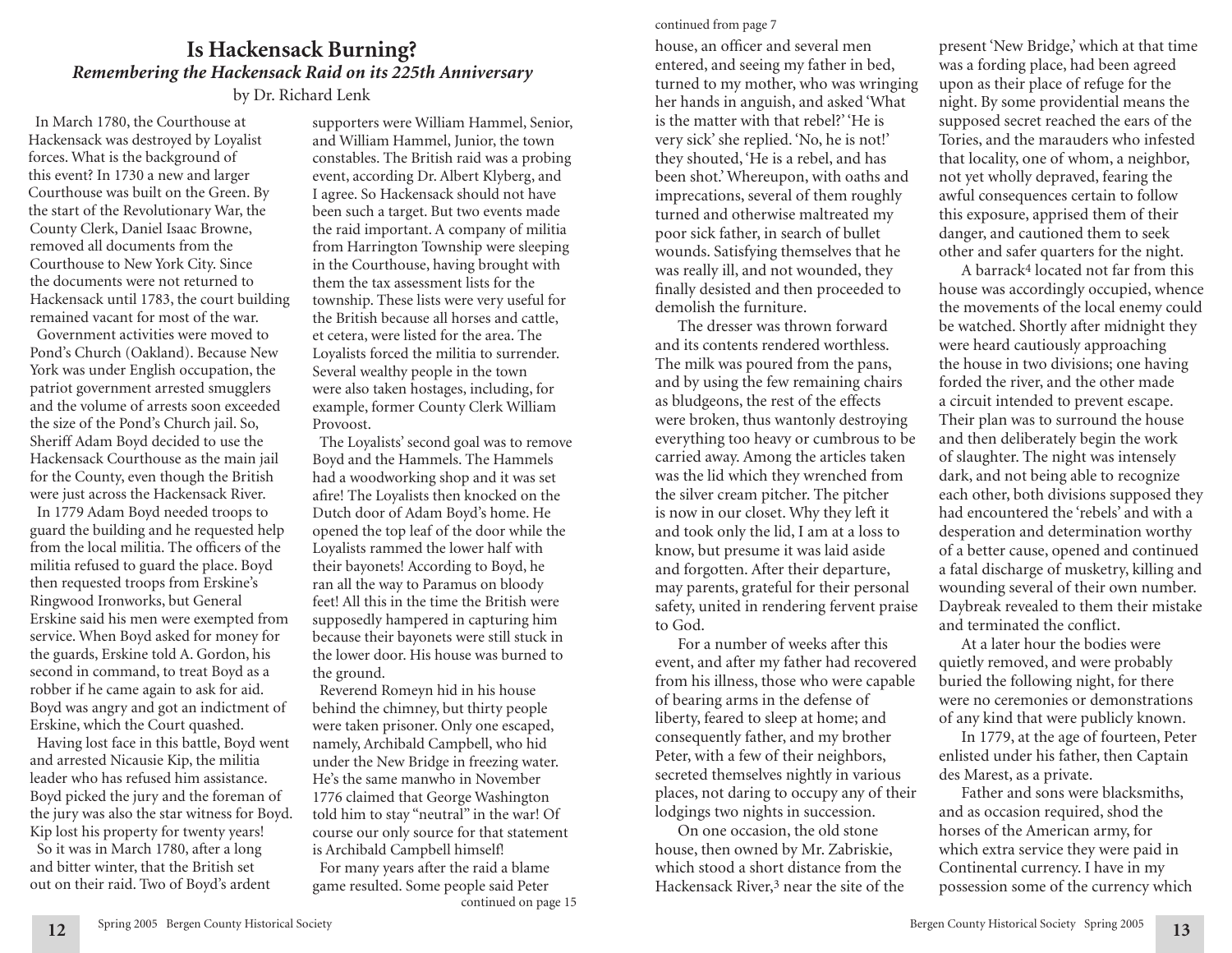#### they then received."5

1 In August 1893, William Ely tore down the old James Ely Homestead, preparatory to erecting a fine modern residence (now #1141 River Road, New Milford) on the site. The old stone house had been a landmark in this section for many years.

Peter Demarest (1683-1763) had seven children by his first wife, Maretie Meet, whom he married in 1709, and eleven children by his second wife, Maria Batton, whom he married in 1722. David P. Demarest was his fourteen child and fourth son. Peter's first son Petrus, born in 1715, was a tavern keeper and stagecoach driver at New Bridge in 1768. He married Altie VanHoorn in 1740 and had one daughter, Maria. She married Abraham Ely in September 1764 and had eight children.

2 David Demarest, son of Guillaume and Feitje (VanderLinde) Demarest, was born September 26, 1739. He was a Tory who served in Captain Van Allen's Company, 4th Battalion of New Jersey Volunteers. After the war, he removed to Canada, but supposedly returned home about 1800. David's eldest son, Gilyam, born September 26, 1762, was a Patriot, despite his father's urgings. He served with the Bergen Militia from 1777 through April 1781, when he was captured and confined at the notorious Sugar House Prison in New York City.

3 This is the Ackerman-Zabriskie-Steuben House, 1209 Main Street, River Edge.

4 That is to say, a hay barrack, which was a covering for hay or grain consisting of a roof with four triangular sides which could be raised or lowered on four poles at its corners.

5 "Revolutionary War Days, Some Occurrences at New Bridge," *Relics, Vol. 18 No. 103,* November 1974, (Park Ridge: Pascack Historical Society, 1974), pp. 2-3.  $\overline{\mathbb{m}}$ 

The following amendments to our by-laws were approved by the officers and trustees on Feburary 13, 2005 and submitted for your consideration and to be voted on at our annual luncheon meeting on June 18th.

**Article IV – Officers Part 2:** The following change is proposed: "The Nominating Committee shall be appointed no less than three months prior to the election, that it shall present the slate to the Board at least a week prior to the election and annual meeting, and that the annual meeting shall be held between the middle of May and the middle of July as determined by the officers and trustees."

**Article IV – Officers Part 8:** Change from "Trustees elected for a full term of three years shall not be eligible for election to an immmdiately following term" to "Trustees elected for a full term of three years may be reelected for one consecutive term."

continued from page 13 continued from page 4

met with great success.

Albert Z. Bogert, of River Edge, was nominated at the Republican District Convention on October 7, 1905, for a third term as Freeholder from Midland Township. About a week later, Mr. Bogert declined to run for re-election, citing his desire to devote more time to private business. The Democrats chose Richard W. Cooper, of New Milford, who previously came close twice to defeating Mr. Bogert.

Oswald Rosch's residence, the old Francis F. Hill homestead at the corner of Madison Avenue and the Boulevard, East New Milford, burned at midnight on October 23, 1905. It was an ancient two-story frame building.

On November 1, 1905, the American Locomotive Company delivered to the Erie Railroad sixteen new passenger engines of what was known as the 2510 type, the largest locomotives ever built exclusively for passenger service. This completed the delivery of 159 locomotives ordered for the Erie system for 1905.

Admiral Evans' flag lieutenant informed F. W. Bacon, general manager of the New Jersey & Hudson River Railway and Ferry Company that the United States fleet would escort a British squadron into the Hudson River on November 7th or 8th. The American fleet comprised the flagship *Maine,* the *Missouri,* the *Kentucky,* the *Kaersage,* the flagship *Alabama,* the *Illinois,* the *Iowa,* the *Massachusetts,* the flagship *West Virginia* (carrying President Theodore Roosevelt, who was returning to Washington from the South), the flagship *Pennsylvania,* the *Colorado*  and the *Maryland.* The visiting British squadron, commanded by Prince Henry of Battenburg comprised the flagship *Drake,* the *Cornwall,* the *Berwich,* the *Essex* and the *Suffolk.* The American and British vessels were to anchor near the Jersey shore at Edgewater, so that the 130th Street Ferryboats could pass through the fleets in going to and from New York. **m** 

continued from page 14

curator, can be opened to public view.

The County of Bergen is beginning work on a Historic Structure Report for the Campbell-Christie House in anticipation of the eventual reconstruction of the 1835 frame kitchen wing, which we so desparately need to enable us to operate our recreated Christie tavernhouse. We also want to thank the County for their conscientious maintenance of the Campbell-Christie House, including its mechanical systems, porches and paint. They deserve a historic preservation commendation!

of Historic New Bridge and which will The Blauvelt-Demarest Foundation has completed carpentry repairs to the Demarest House, including roof repairs, removal of rotted gutters and replacement of the porch soffit. As soon as the weather permits, the exterior will be repainted. They then will begin to determine what artifacts to return and what artifacts would be better suited to display in our proposed museum on the former Pizza Town property (which will hopefully be a reconstruction of the 1819 Bergen County Court House, for which we have the original front step and steeple bell). This building will be separate and distinct from the Visitor Center, which will focus exclusively upon the story provide important visitor amenities, such as restrooms, gift shops, and possibly a small cafeteria.

Lastly, our membership dollars have refurnished the Christie Tavern, which so many of you enjoyed during our first Holiday Tavern Nights, at Twelfth Night and again for Washington's Birthday. We also are paying nearly \$500 monthly for storage of part of our collections in anticipation of the building of our museum. We also recently spent \$1500 to cut down dead trees and to grind up the roots that tore up the paved pathway **Newsletter printed at Tech Repro, Inc., Hackensack**

to the rear of the Campbell-Christie House. There is so much more we need to do, so again let me express our gratitude for your donations. We put every membership dollar to good use, so thank you again for your continuing kindness and support!

Thanks to **Dave Whieldon** for longtime management of the Revolutionary War Roundtable.

Thanks to our Vice-President **Gail Goldstein**, we have finalized arrangements for our Annual Luncheon, which will be held at the Old Hook Inn in Westwood on June 18th. Please complete the enclosed form and join us. I will thank you in advance for renewing your membership, when notice arrives. To avoid confusion, we have separated membership renewal from the luncheon reservation. I hope all is well with you and I look forward to seeing you soon.

Remember, the past can't save itself, so we must do our everyday best to keep it alive for the invaluable lessons it offers each and everyone of us.

Best regards, **Kevin Wright**

Zabriskie brought on the raid (our source is a letter from Anna Zabriskie, his daughter, to her cousin Richard Varick, wherein she strongly defended her father's loyalty to the American cause. continued from page 12

The three best sources for the Hackensack Raid are Albert Klyberg, Adrian Leiby and Dr. Richard Lenk. m

**Bergen County Historical Society P.O. Box 55, River Edge, NJ 07661 201.343.9492 www.bergencountyhistory.org** Deborah Powell & Kevin Wright, editors & layout Items for the newsletter may be submitted to D. Powell, Attn: Newsletter at 69 Christie Ave., River Edge, NJ 07661 or emailed to dspowell@optonline.net